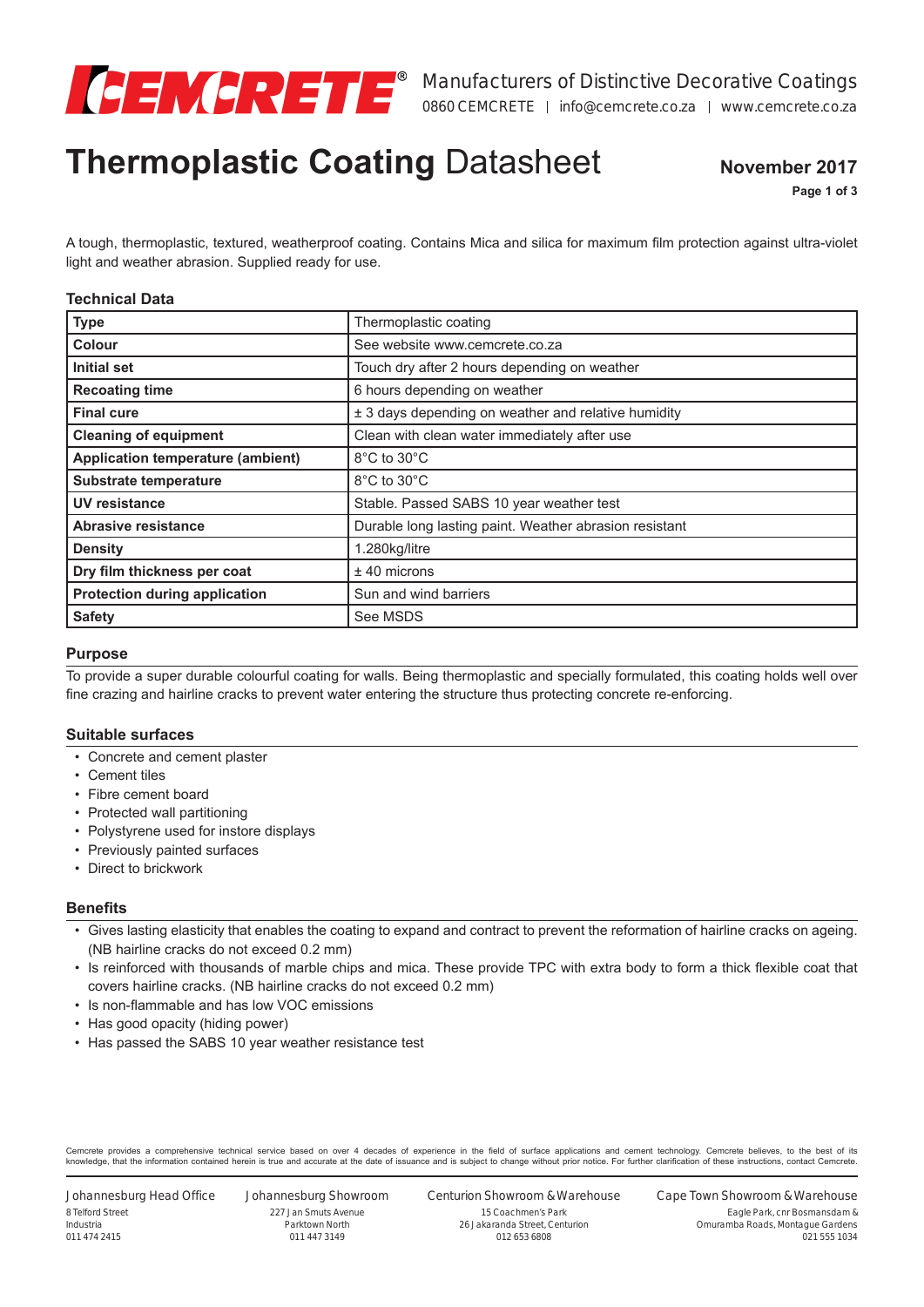

## **Thermoplastic Coating** Datasheet

**November 2017 Page 2 of 3**

### **Limitations**

- Do not apply during cold (below 8°C) or wet weather
- For brush application, it is essential to apply the material by laying-on and finishing in one direction (upward)
- Not suitable for direct application to powdery or friable surfaces whether previously painted or not
- Not suitable for use in water-containing structures

#### **Types**

Available in textured or non- textured options.

#### **Applications**

Can be applied to exterior or interior walls of industrial, commercial or domestic buildings. It is especially suited to high-rise structures where frequent renovations are costly. Ideal for treating concrete structures to improve aesthetics and protect the reenforcing. Ideal as a finishing coat for exterior raw or previously painted concrete, plaster or fibre cement surfaces.

• Particularly recommended for exterior plastered surfaces where hairline cracks are present.

#### **SABS**

An SABS 2000 hour artificial weathering test report is available on request.

#### **Specifying**

"Cemcrete **Thermoplastic Coating** applied in two coats with a minimum six hour interval to hard surfaces which are free from grease, organic growths or anything which might prevent adhesion. All in strict accordance with the manufacturer's instructions."

#### **Specimen finish**

A trial area should be treated on-site for the architect's approval.

#### **Site Work**

#### **Storage**

Can be stored unopened for 12 months after date of invoice. Protect from freezing.

#### **Surface preparation**

Organic growths should be removed by brushing with a solution of 1 volume household bleach (sodium hyper-chlorite) solution and 3 volumes water. Allow 12 hours to kill spores then remove with a wire brush and water. Allow the surface to dry completely before applying **Thermoplastic Coating**.

Flaking, friable, chalking and soft surfaces must be scraped and wire-brushed to a firm foundation before priming with a solution of 1 volume CemBond and 4 volumes water. A small amount of **Thermoplastic Coating**, say one half part, can be incorporated in the priming coat for tinting purposes.

Cracks and voids to be filled with Cemcrete Crack Filler, sanded level and re-primed with the CemBond / water solution.

#### **Weather**

Do not apply to exterior surfaces if rain is expected or if there is a risk of frost.

#### **Masking**

For best results all windows, doors and adjacent surfaces should be masked using blue painters masking tape (available at Cemcrete) and brown paper. All masking material must be removed at the end of the day's work.

Cemcrete provides a comprehensive technical service based on over 4 decades of experience in the field of surface applications and cement technology. Cemcrete believes, to the best of its knowledge, that the information contained herein is true and accurate at the date of issuance and is subject to change without prior notice. For further clarification of these instructions, contact Cemcrete.

Johannesburg Head Office 8 Telford Street Industria 011 474 2415

Johannesburg Showroom 227 Jan Smuts Avenue Parktown North 011 447 3149

Centurion Showroom & Warehouse 15 Coachmen's Park 26 Jakaranda Street, Centurion 012 653 6808

Cape Town Showroom & Warehouse Eagle Park, cnr Bosmansdam &

021 555 1034